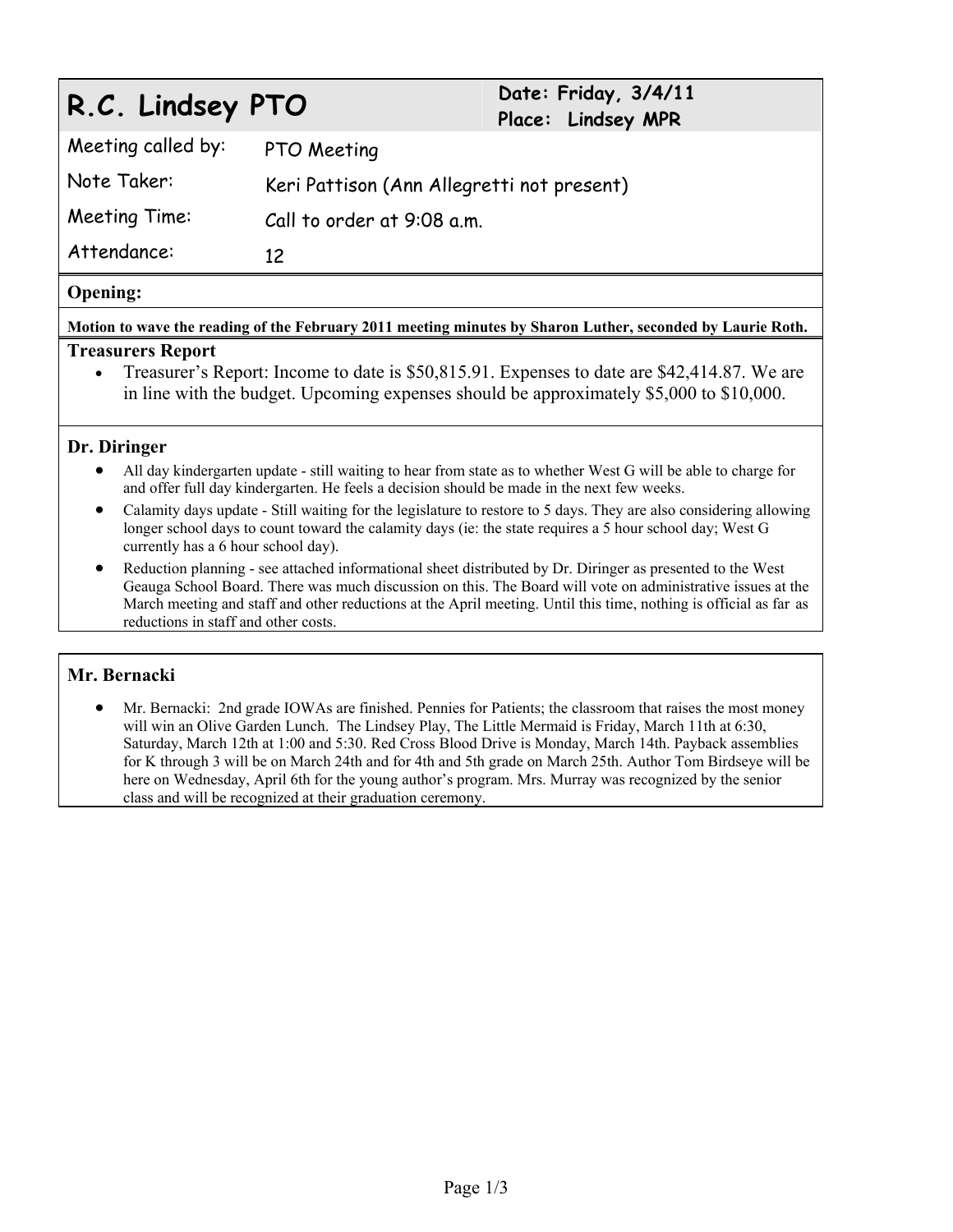## **Chairperson Reports**

- Book Fair –Theresa Kulp/ Sally Contizano Book Fair was successful again! Thanks to everyone who helped!
- Box Tops Lynn Zagorski 3rd grade won the contest. They will have a pizza party on Friday, March 11th. We raised approximately \$1100. Thanks to everyone for collecting Box Tops!
- Donuts at Dawn Danielle Pitcock (not present) A big thank you to Danielle Pitcock for doing such a great job with this event! We appreciate all your efforts! The event was a great success! Thank you to Patterson's for donating the donuts for the event!
- Family Nights Keri Pattison announced the next event for Friday, March 25th at 5:00PM at Solon Freeway Lanes. Cost is \$7 per person and tickets will be sold in advance the week before. More information will be sent home.
- Lunch with a Loved One Thanks to everyone who helped with this event! Thanks to Shannon Gamiere for the delicious cookies and pretzels!
- Picture Day Picture Day We are still looking for a few more volunteers for picture day, Tuesday, March 8th.

# **Old Business**

- Bylaws Bylaws Approval A motion was made by Sharon Luther to vote on the updated bylaws and seconded by Laurie Roth. The new bylaws were passed unanimously.
- Golf Outing Jim Widmar has a committee to organize a Lindsey golf outing for Saturday, May 21st. The cost is \$85 per golfer, lunch and steak dinner included. Additional dinners can be purchased for non-golfers. We need a minimum of 24 people. We are also looking for raffle and door prize donations as well as hole sponsors. More information will be sent home soon. We are still looking for a few volunteers to help with this event.
- Additional Fundraisers California Pizza Kitchen day will be Tuesday, March 22nd; Chuck E Cheese day will be Thursday, April 7th from 3:00-9:00. Waldameer in Erie is sending a ticket request and contract. We send them the money for the tickets we sell along with the unsold tickets at no cost to us. We are also working with Rancho Los Alazanes and Danny Boys.
- We are planning on doing a membership drive at the end of May \$5 in the Spring; \$7 in the Fall and \$10 once the directories come out. New Kindergarten families and new families of course will still only pay \$5 in the Fall.
- Nominating Committee announced the slate for the April elections. Lynn Zagorski, President; Sarah Mann, Vice President; Ann Allegretti, Secretary; Keri Pattison, Treasurer. Voting will take place at the Annual meeting in April.
- Permanent Improvement Levy May 3rd Sarah asked for volunteers to help.
- Young Authors Tom Birdseye will visit on Wednesday, April 6th. You can pre-order his books and he will pre-sign them.
- Teacher Appreciation week will be May 9-13th.
- PTO Red Cross Blood Drive Monday, March 14th. Please contact Laurie Roth if you need help registering to donate. A reminder was also sent to the teachers.